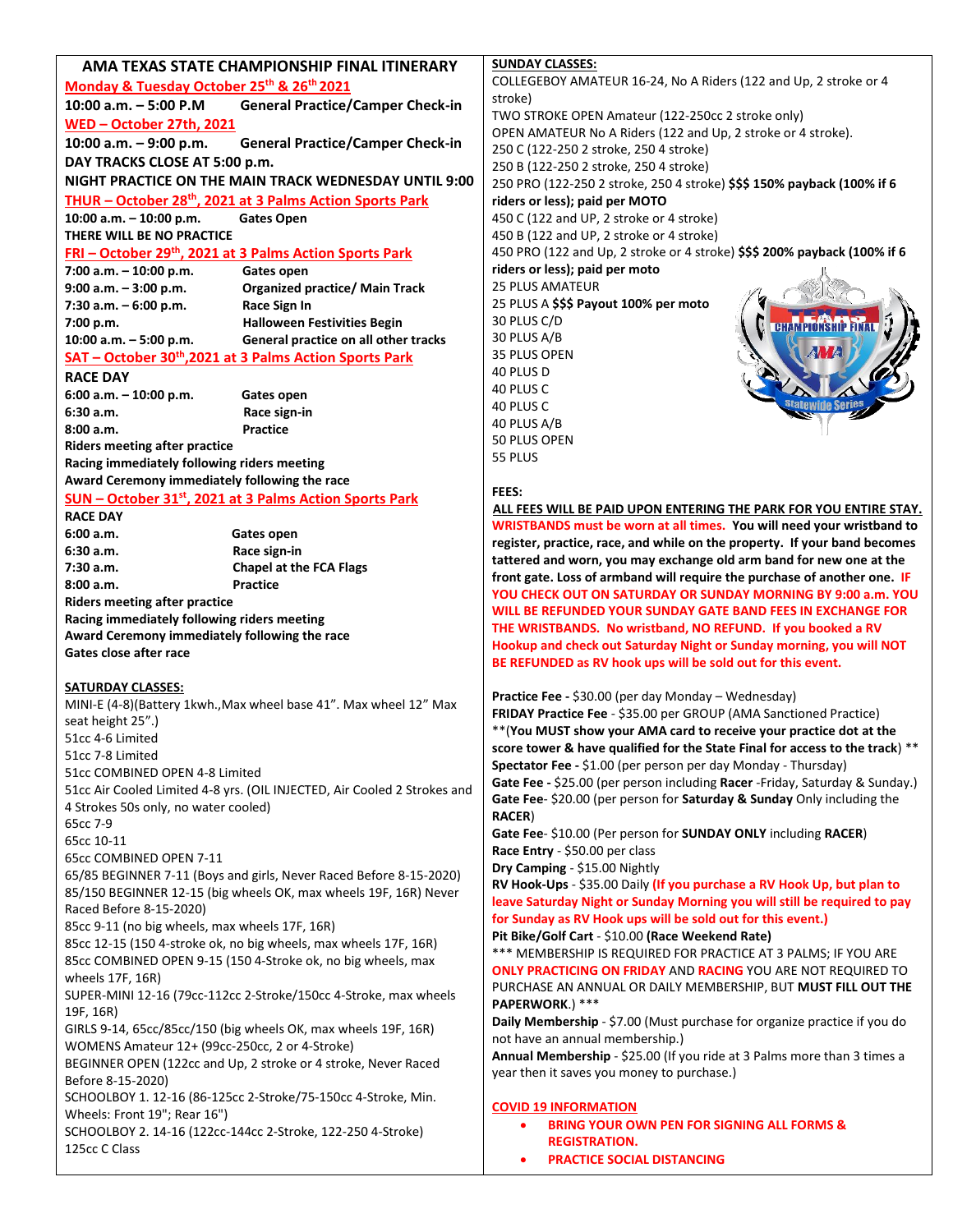# • **PARK 10 FEET FROM EACH OTHER**

- **BRING YOUR OWN CHAIRS**
- **EVERYONE WHO VISITS THE PARK ACCEPTS THEIR OWN RESPONSIBILTY AND RICK OF EXPOSURE TO ANY ILLNESS/INJURY.**

## **ONLINE REGISTRATION:**

Opens October 10th, 2021

#### <https://secure.tracksideprereg.com/3palms/>

All minors attending this event without parents must come with a notarized statement from parents or legal guardian giving permission for another adult to act as guardian to sign releases. Please visit our website and go to the "Safety" tab, then under the "Waiver" tab for more information.

- On-Site Registration Friday, Saturday, and Sunday
- On-Site Registration accepts All forms of payment **NO CHECKS.**
- To "finalize" race entry, Pre-Entry riders (to include parent/guardian/authorized adult if rider is a minor) MUST check in at Registration to sign releases and get practice sticker before you will be allowed to practice or race.
- Two notarized parental consent statements are needed for guardian/authorized adult to sign releases for minor.
- To receive practice sticker, ALL RIDERS must be present at registration wearing wristband.
- Riders MUST bring last 4 digits of VIN of every bike competing when registering.

#### **OTHER INFORMATION:**

- Age Effective: January 1, 2021
- FM Broadcast 89.7 FM
- Bike Wash Available
- Pit Vehicles drivers & passengers must have an active membership on file and speed limit is 5 MPH.
- Golf Carts and Utility Vehicle Drivers must hold a Valid Driver's License
- All Permitted Pit Vehicles must be parked by 10:00 p.m.

#### **EVENT INFORMATION:**

- This is a recognized AMA Sanctioned Event.
- Membership available at track or online at: **[https://americanmotorcyclist.com/ama-event-membership](https://americanmotorcyclist.com/ama-event-membership-form?promoterCode=SCKEIN)[form?promoterCode=SCKEIN](https://americanmotorcyclist.com/ama-event-membership-form?promoterCode=SCKEIN)**
- Website for AMA Texas STATEWIDE Championship Series **<http://texasmotocrossalliance.com/>**

#### **TRACK INFORMATION:**

| <b>Physical Address:</b> | 15100 I-45 South, Conroe, Texas 77384 |
|--------------------------|---------------------------------------|
| Track Phone:             | 936-321-8725                          |
| Track Web:               | http://www.threepalmsesp.com/         |
| Race Track:              | Lucas Oil Main Track                  |

#### **DISTRICT CONTACTS:**

District 41 Sarah Clingfost **[swanmxpark@yahoo.com](file:///C:/Users/Three%20Palms/Documents/swanmxpark@yahoo.com)**

District 20 Emil Shebelbon II **[eshebelbon@yahoo.com](mailto:eshebelbon@yahoo.com)**

District 42 Brad Bowers **[info@bowersmx.com](file:///C:/Users/Linda/AppData/Local/Microsoft/Windows/Temporary%20Internet%20Files/Content.Outlook/LN8T99AT/info@bowersmx.com)**



#### **PAYOUT INFORMATION:**

- 450 Pro Payout 200%, paid per moto; 6 rider min
- 250 Pro Payout 150%, paid per moto, 6 rider min
- 25 PLUS A Pro Payout 100%, paid per moto
- Awards and Contingencies for Amateur Classes  $1^{st} 5^{th}$
- Cider and Champagne for  $1<sup>st</sup> 3rd$

## **FACTORY CONTINGENCIES:**

Honda, Suzuki, Husqvarna, KTM & Yamaha

#### **Information on Series:**

Each year motocross riders in the great state of Texas have the opportunity to earn their place in history, to be awarded, and acknowledged as Texas AMA District Champions in all three Texas Districts! From there it qualifies them to move on to the AMA Texas State Championship Final and to crowned STATE CHAMPIONS! Each district championship also has its own prestige and overall awards.

One of the best parts that make the competition even more fierce is you don't have to be from Texas to compete for the Texas Title. The racer can also choose to participate in any district they want.

#### **Qualifying for Texas State Championship:**

District 41 – Top 16 riders in each class advance to the State Championship

District 20 – Top 16 riders in each class advance to the State Championship

District 42 – Top 8 riders in each class advance to the State Championship

## **\*\*\*Riders must compete in at least one District qualifier round and be in the top 16 in points for District 41 and District 20 to advance to compete in the AMA Texas State Championship Final. (Top 8 in District 42) \*\*\***

# **ALTERNATE RIDERS:**

Alternate riders may enter the event and represent their district provided they have raced and accumulated series points in their district. You can only race in classes that you raced in your district and collected points. **You can only race if there is a vacant gate spot in your class.** Qualified riders will have first choice in picking gates in every moto.

#### **DIRECTIONS:**

### **PLEASE NOTE AT THE TIME OF THIS BEING WRITTEN THERE IS CURRENT CONSTRUCTION IN THE AREA – ALTERNATE ROUTES MAY BE DISPLAYED AT THE TIME OF ARRIVAL**

# **HEADING NORTH ON INTERSTATE 45 – MUST READ BELOW**

#### **Large rig, long trailer, lowboy, & semi:**

Please use the following route. Coming from Houston, Exit River Plantation. You will make a U-turn under the freeway at River Plantation so that you will now be heading South on the access road. Stay in right hand lane and take the Y for FM 1488 and you will immediately take a right hand turn to flip back around to where you are heading North on the lower access road. TX Dot has torn out that curb as a temporary fix to get the big rigs into the park. When you are leaving the property, you will be able to exit the park by taking a left out of our front gates. Ask us at the front gates if you have any questions.

#### **Small trucks & trailers:**

If you are coming from the South heading North on I-45 please Exit #81 - FM 1488, but now you will make a complete circle to get onto FM 1488. Now you will be heading West on FM 1488. Once you go over the overpass, stay in your right-hand land, you will see a Valero/Circle K gas station on